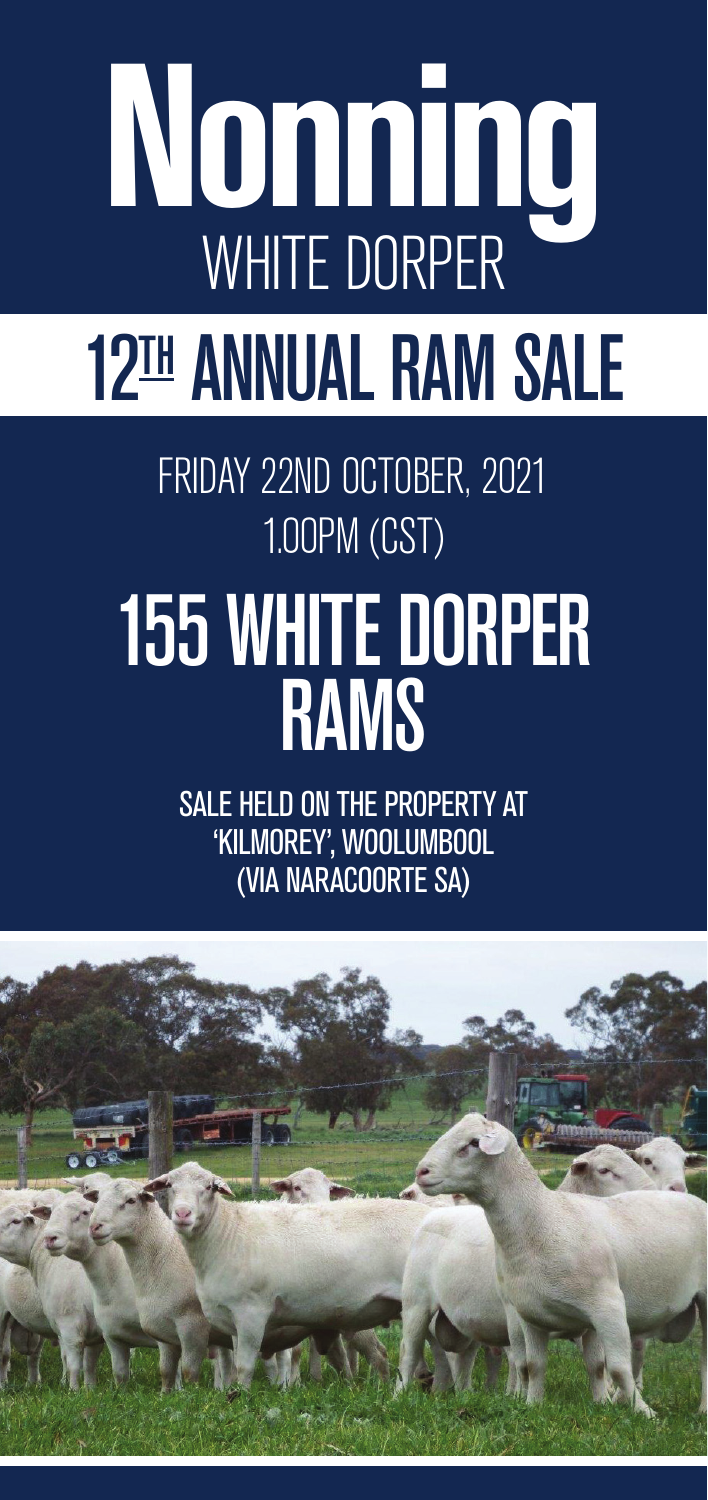#### **Nonning 12th Annual** WHITE DORPER RAM SAI F **155 AUCTION**

**Friday 22nd October, 2021, 1.00pm (CST)** All rams Brucellosis tested. Brucellosis Accreditation No. 1184

## NONNING PASTORAL

www.nonning.com.au

**Angus McTaggart** 0428 481 814

## **FI DERS NARACOORTE**

(08) 8765 7800

**BRANCH MANAGER** Tom Dennis 0427 975 207

**LIVESTOCK MANAGER** Josh Reeves 0429 170 339

**TERRITORY SALES MANAGER** Alan Thomson 0427 849 779

3% Rebate available to outside agents 24 hours notice in writing

Fax (08) 8765 7855

LUNCHEON PROVIDED

#### **INSURANCE**

Elders Limited will be available on the sale day to arrange any insurance requirements you have. Please note purchases from any Stud Sales are NOT covered under your Elders Vendor/Purchaser Transit Scheme. If you want cover MAKE SURE YOU INSURE UNDER A STUD STOCK POLICY

#### **GST**

All lots are sold GST exclusive.

#### GUARANTEE

All rams are offered for sale in the belief that they are sound and fertile. If any animal is shown to have any defect which would effect is natural performance and which is not known or detected at the time of sale, Nonning will cancel the sale or attempt to find a replacement animal at the purchasers option. In any event we encourage buyers to consult with us if they have any doubts about any animal purchased at the sale. It is the aim of Nonning to provide buyers with the satisfaction that their Dorper animal is performing and delivering our aims.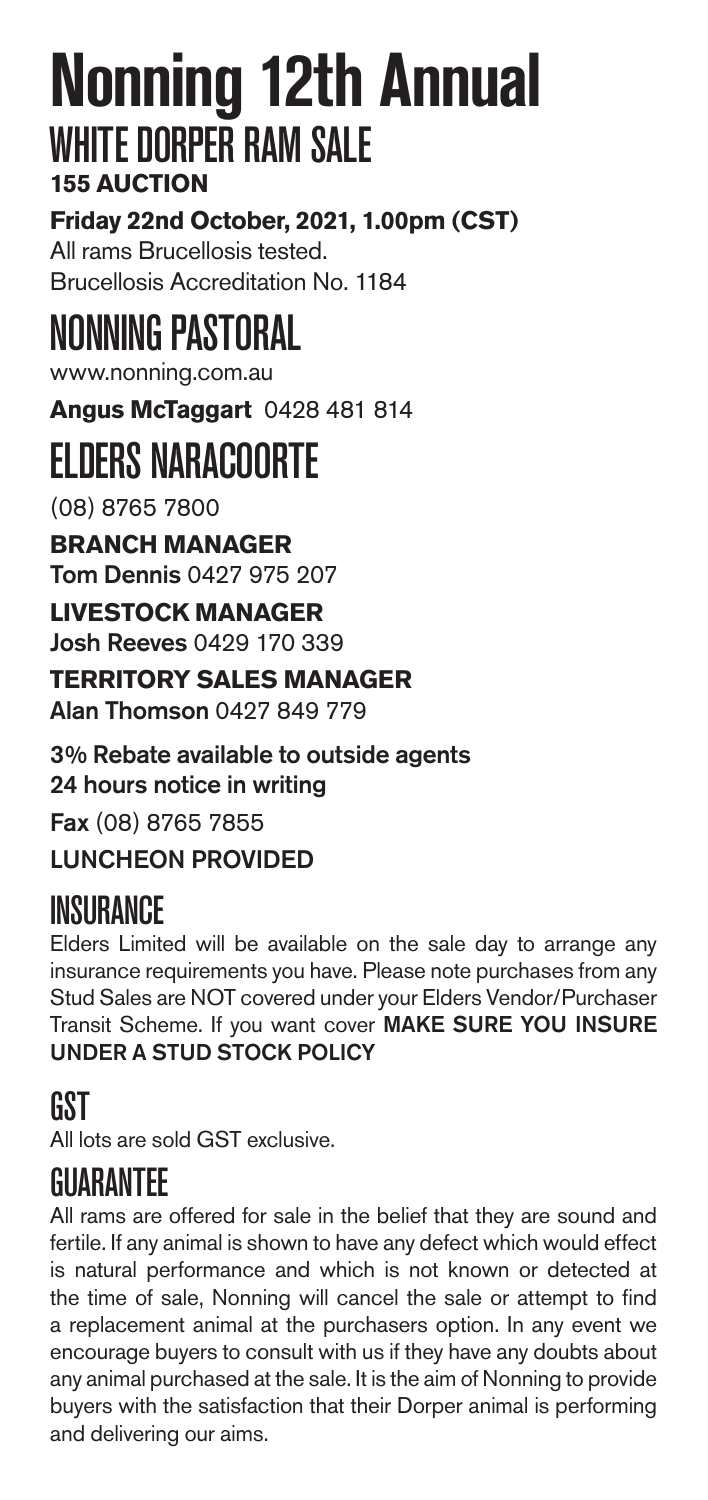## **INTRODUCTION**

Our Nonning 12th Annual White Dorper Ram Sale will be held at Kilmorey, 1004 Kilmorey Road WOOLUMBOOL SA 5272 on Friday the 22nd of October 2021 at 1pm **CST.** 

All Rams are presented for sale unshorn and without any clipping , hoof trimming, dehorning or supplementary grain feeding.

Any Rams not sold at auction will be sent to Nonning Station and will not be available for sale after the Auction.

All Rams with the exception of those Sired by Hillcroft 177475 are Full Blood White Dorpers, Hillcroft 177475 is an Ultrawhite being 75% White Dorper and 25% Poll Dorset. Birth dates are approximates.

Thank you for your interest and we hope to see you at the Sale.

#### SIRES USED

| Nonning   | N160032            |    |
|-----------|--------------------|----|
| Nonning   | N160112            |    |
| Nonning   | N160841            |    |
| Nonning   | N160915            |    |
| Nonning   | N170326            |    |
| Nonning   | N171253            |    |
| Nonning   | N180617            |    |
| Nonning   | N180653            |    |
| Nonning   | N180654            |    |
| Nonning   | N150211            |    |
| Nonning   | N150410            |    |
| Nonning   | N180148            |    |
| Nonning   | N180275            |    |
| Nonning   | N180593            |    |
| Nonning   | N181241            |    |
| Nonning   | N181601            |    |
| Hillcroft | HC177475           | Pu |
| Amarula   | A140551            | Pu |
|           | Glen Park GP110088 | Pu |

rchased at Hillcroft Ultra White Sale \$6,600 rchased at on Property Sale \$7,000 rchased at National Sale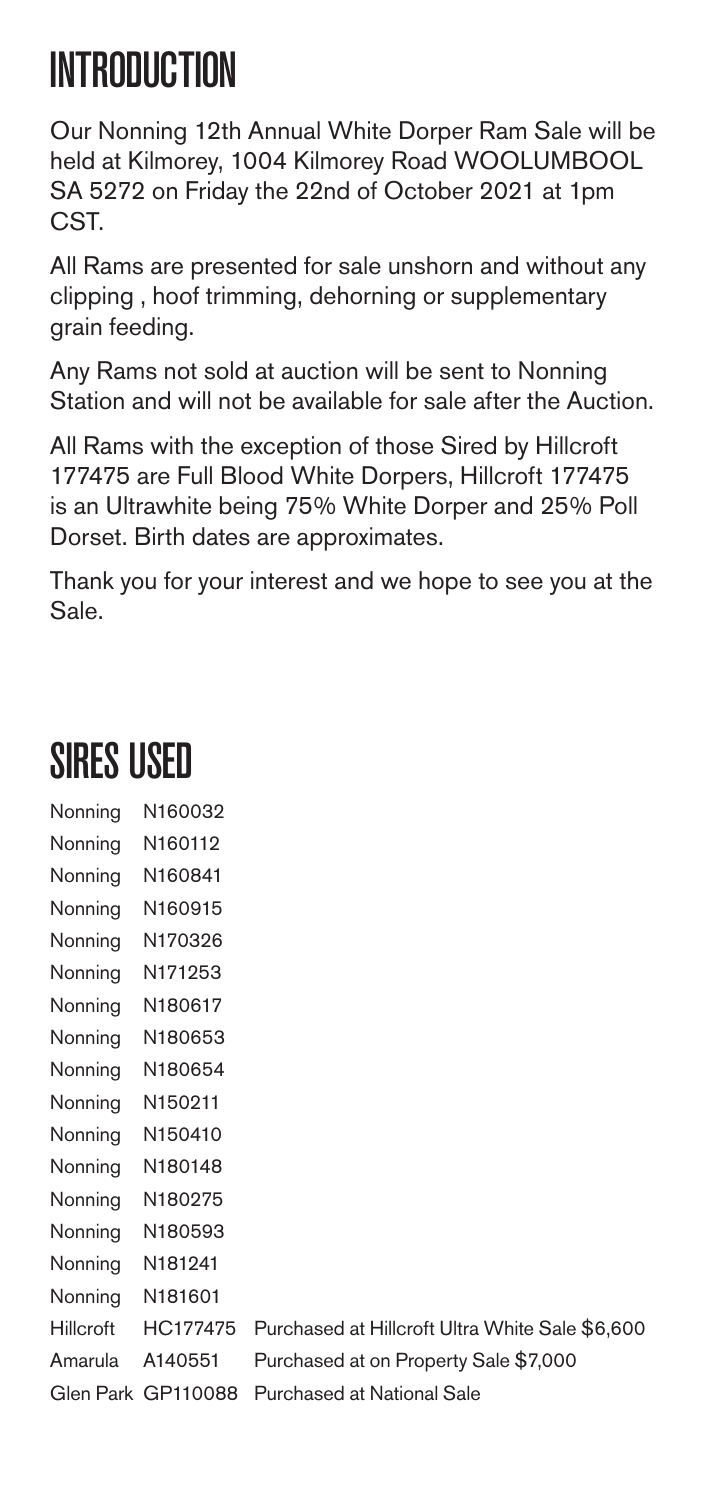| <b>BUYER</b><br><b>PRICE</b> |                         |
|------------------------------|-------------------------|
|                              |                         |
|                              |                         |
|                              |                         |
| 10.96                        |                         |
| $-0.04$                      | 8.7                     |
|                              | 1.79                    |
|                              | $-1.06$<br>$-0.49$      |
|                              | 107.93 129.25           |
|                              | 109.22 139.71           |
|                              | N160032<br>N 50089      |
|                              | N150483<br>N151052      |
|                              | Single<br>Single        |
|                              | 5<br>rÙ.<br>106.<br>104 |
|                              | 22<br>8                 |
|                              | 200506<br>200206        |
| 巪                            | 2                       |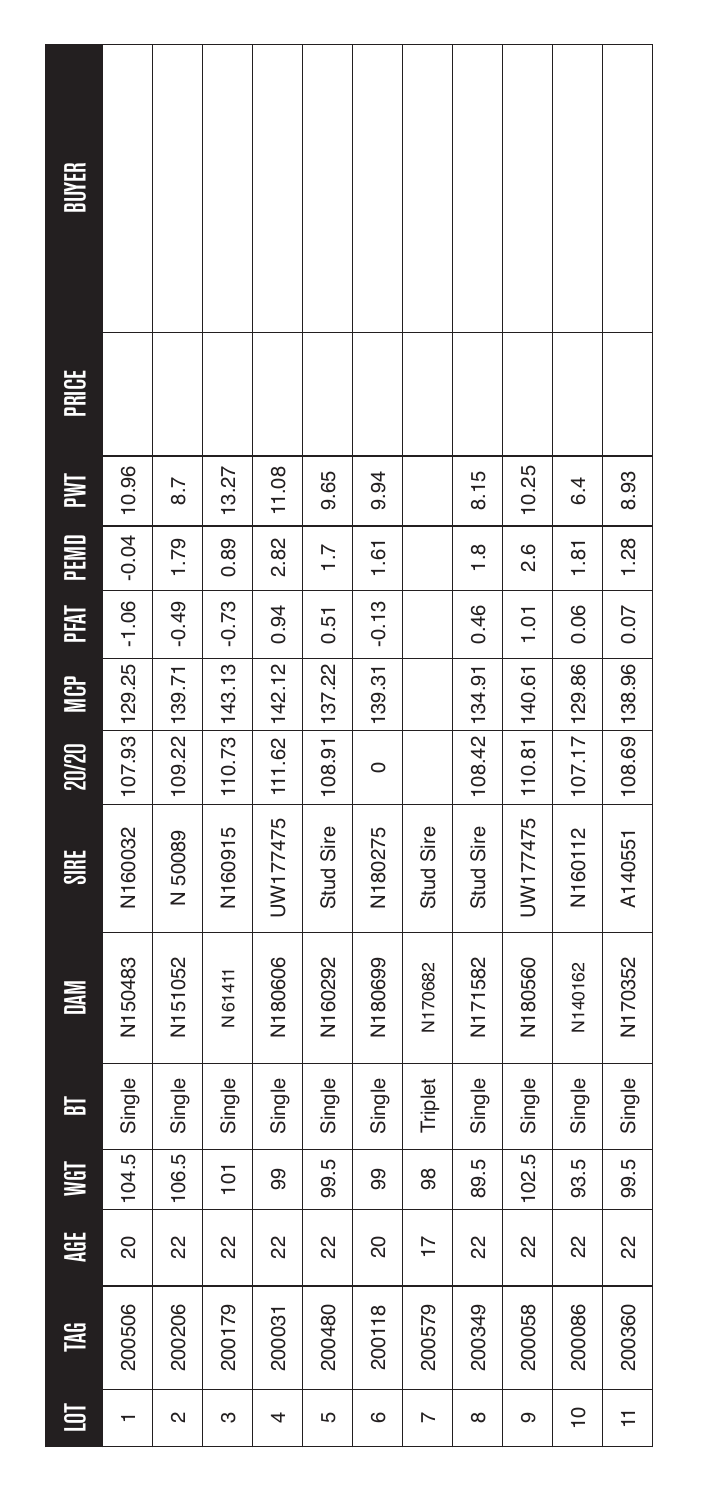| 巪              | 岂      | 岀              | <b>SI</b> | E      | 昌       | <b>SIRE</b> | 20/20         | <b>SOM</b>         | <b>PFAT</b> | FEMI         | EΜ   | <b>PRICE</b> | BUYER |
|----------------|--------|----------------|-----------|--------|---------|-------------|---------------|--------------------|-------------|--------------|------|--------------|-------|
| $\frac{1}{2}$  | 200415 | 8              | 8         | Single | N171555 | 150706      | $\circ$       | 125.92             | $-0.8$      | $-0.29$      | 9.95 |              |       |
| 13             | 200578 | $\overline{1}$ | ႙         | Twin   | N170754 | Stud Sire   |               |                    |             |              |      |              |       |
| $\frac{4}{4}$  | 200597 | $\frac{6}{1}$  | 86        | Twin   | N180651 | UW177475    |               |                    |             |              |      |              |       |
| $\frac{5}{1}$  | 200615 | $\frac{6}{1}$  | 8         | Quad   | N170216 | N160841     |               |                    |             |              |      |              |       |
| $\frac{6}{5}$  | 200823 | $\frac{1}{2}$  | 5<br>80.  | Single | N170222 | N180148     | 109.65 138.73 |                    | $-0.08$     | 1.38         | 10.2 |              |       |
| $\overline{1}$ | 200216 | 2              | 5<br>103  | Single | N170303 | A140551     | 109.02 137.71 |                    | $-0.02$     | 1.52         | 8.61 |              |       |
| φ              | 200275 | 22             | ဓ         | Single | N151065 | Stud Sire   | 107.38        | 136.3              | 0.02        | 1.57         | 7.19 |              |       |
| $\frac{1}{2}$  | 200310 | 22             | 5         | Single | N170200 | N150706     | 105.84 131.28 |                    | 0.25        | 1.57         | 5.22 |              |       |
| 20             | 200355 | 22             | 100       | Twin   | N171036 | N170326     | 109.1         | 136.56             | $-0.34$     | 1.28         | 5.   |              |       |
| ត              | 200424 | 22             | 34        | Single | N150340 | N180617     | 107.68 131.24 |                    | 0.27        | 1.24         | 8.56 |              |       |
| 22             | 200451 | 22             | 5<br>96   | Twin   | N150590 | N150089     |               | 110.32 144.92 0.04 |             | $1.47$ 11.14 |      |              |       |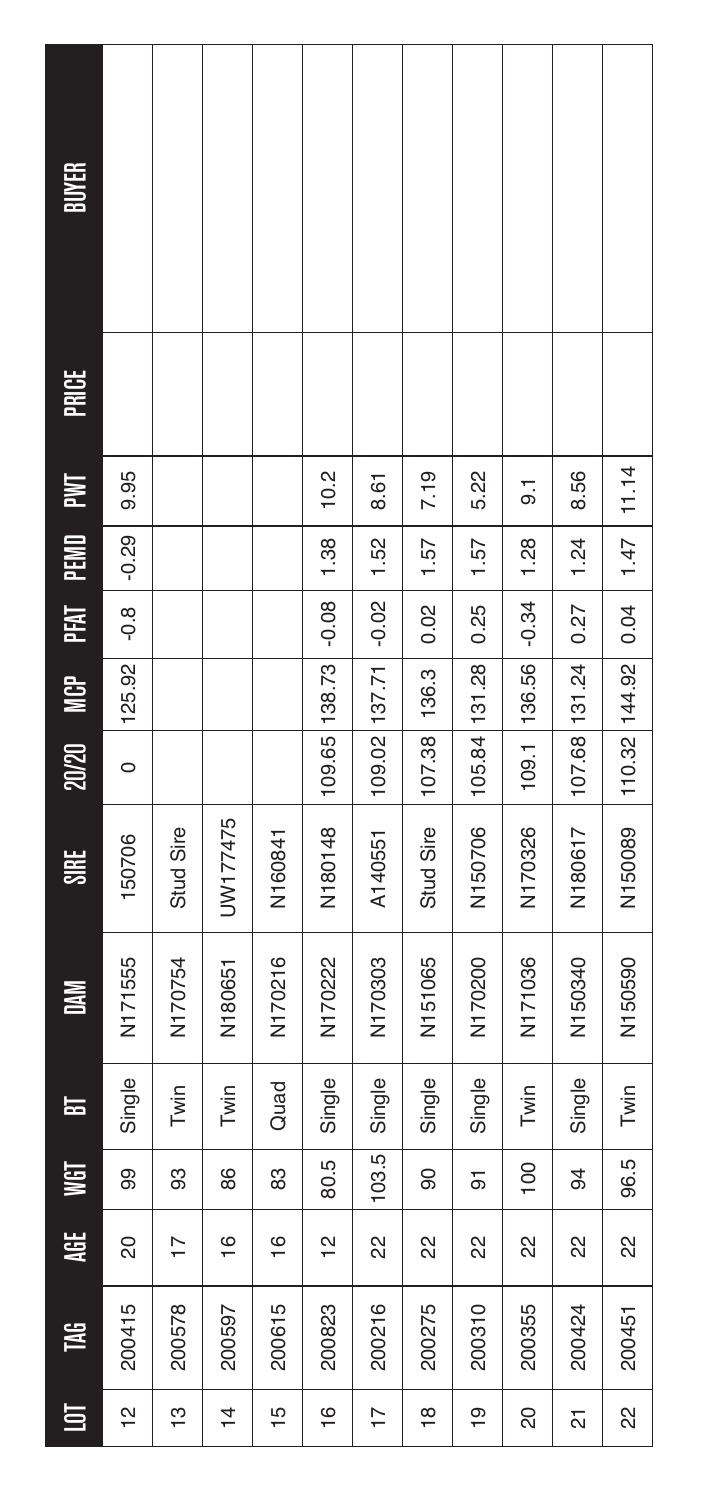| 巪  | 岂      | 븇             | <b>TEM</b>       | 눕       | ă       | <b>SIRE</b>            | 20/20 | <b>SP</b>        | <b>PFAT</b> | PEMID | Σ     | <b>PRICE</b> | <b>BUYER</b> |
|----|--------|---------------|------------------|---------|---------|------------------------|-------|------------------|-------------|-------|-------|--------------|--------------|
| 23 | 200515 | 20            | င္တ              | Single  | N170446 | N160032                |       | $109.1$   143.23 | $-0.03$     | 1.18  | 10.28 |              |              |
| 24 | 200591 | $\frac{6}{5}$ | $\overline{101}$ | Triplet | N150854 | Stud Sire              |       |                  |             |       |       |              |              |
| 25 | 200652 | $\frac{6}{1}$ | 102              | Twin    | N170181 | UW177475               |       |                  |             |       |       |              |              |
| 26 | 200019 | 22            | ŗ.<br>84.        | Single  | N180623 | UW177475 111.08 141.52 |       |                  | 0.67        | 2.45  | 10.84 |              |              |
| 27 | 200225 | $\approx$     | အ                | Twin    | N161068 | N180617                |       | 107.37 127.33    | $-0.14$     | 1.04  | 7.95  |              |              |
| 28 | 200376 | 20            | rù.<br>56.       | Single  | N171090 | N160112                |       | 106.26 127.88    | 0.02        | 0.78  | 7.99  |              |              |
| 29 | 200382 | 8             | ŗ.<br>85.        | Single  | N120107 | N160032                |       | 109.29 142.29    | $-0.02$     | 1.54  | 9.47  |              |              |
| 80 | 200401 | 22            | 5<br>94.         | Twin    | N170111 | N160841                |       | 109.17 142.27    | 0.11        | 2.01  | 8.35  |              |              |
| 57 | 200437 | 22            | င္တ              | Single  | N180058 | N180653                |       | 110.54   137.28  | $-0.24$     | 1.77  | 10.3  |              |              |
| 32 | 200568 | 8             | ŗ.<br>87.        | Single  | N150598 | N150089                |       | 108.25 137.09    | $-0.2$      | 1.17  | 8.27  |              |              |
| 33 | 200661 | $\frac{6}{1}$ | အ                | Twin    | N180405 | UW177475               |       |                  |             |       |       |              |              |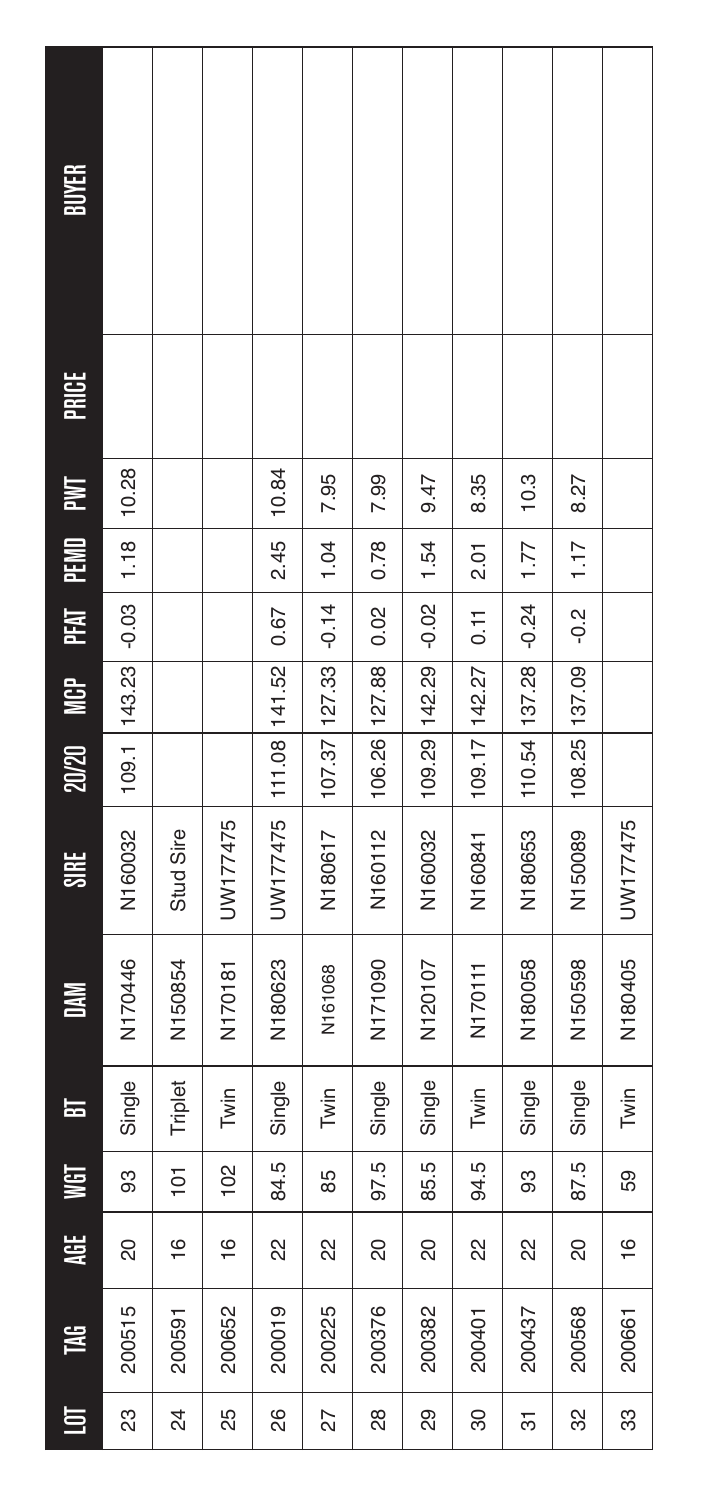| 亘              | <b>TAG</b> | 暟             |                        | $\blacksquare$ | M       | <b>SIRE</b> | 20/20         | <b>MCP</b>                | PRT            | PEMO          | ŽΕ    | <b>PRICE</b> | <b>BUYER</b> |
|----------------|------------|---------------|------------------------|----------------|---------|-------------|---------------|---------------------------|----------------|---------------|-------|--------------|--------------|
| 34             | 200697     | $\frac{6}{1}$ | 8                      | Triplet        | N171338 | N180593     |               |                           |                |               |       |              |              |
| 35             | 200036     | 22            | 45                     | Single         | N181029 | N180654     | 109.52 138.47 |                           | $\overline{0}$ | 1.93          | 8.96  |              |              |
| 36             | 200059     | 22            | ŗ.<br>95.              | Single         | N170966 | A140551     | 110.4         | 144.8                     | $-0.01$        | 1.6           | 10.64 |              |              |
| 57             | 200123     | 2             | io.<br>50              | Single         | N150788 | N150089     |               | 106.95   131.37           | $-0.92$        | 0.58          | 7.66  |              |              |
| 38             | 200242     | 2             | ŗÖ.<br>85.             | Twin           | N171716 | N160841     |               | $110.02$ $ 141.42 $ -0.16 |                | 1.74          | 9.69  |              |              |
| 39             | 200324     | S             | rö.<br>$\overline{80}$ | Single         | N171298 | N170326     | 0             | 128.86                    | $\frac{2}{3}$  | $\frac{2}{1}$ | 5.35  |              |              |
| $\overline{6}$ | 200332     | 8             | 80.5                   | Single         | N170171 | N170326     | $\circ$       | 131.83                    | $-0.46$        | 0.95          | 8.12  |              |              |
| 4              | 200432     | 22            | iù.<br>87.             | Twin           | N170664 | N180617     |               | 107.22   129.24           | $-0.02$        | 0.79          | 8.83  |              |              |
| 42             | 200467     | 2             | 86.5                   | Single         | N150044 | N150089     |               | 108.47 137.56             | $-0.39$        | 1.08          | 8.78  |              |              |
| 43             | 200662     | $\frac{6}{1}$ | ŗ.<br><u>ಜ</u>         | Twin           | N180083 | UW177475    |               |                           |                |               |       |              |              |
| $\frac{4}{4}$  | 200718     | $\frac{6}{5}$ | rù.<br>87              | Triplet        | N170774 | N180617     |               |                           |                |               |       |              |              |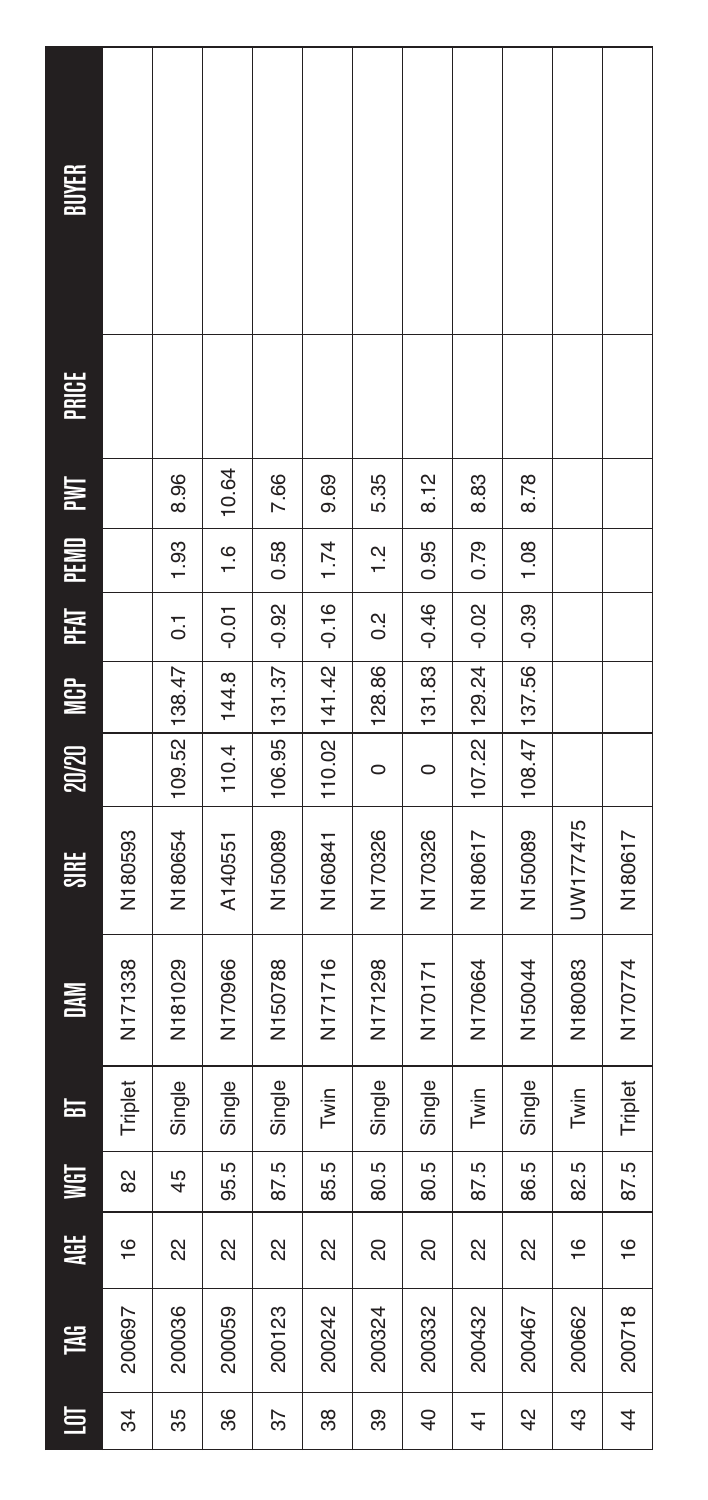| BUYER       |                            |               |        |               |                |               |                |                     |          |                     |                 |
|-------------|----------------------------|---------------|--------|---------------|----------------|---------------|----------------|---------------------|----------|---------------------|-----------------|
|             |                            |               |        |               |                |               |                |                     |          |                     |                 |
|             | 10.57                      | 8.51          |        | 7.47          | $\overline{8}$ | 7.53          | 8.77           | 8.81                | 7.92     | 13.85               | 10.7            |
|             | 1.81                       | 1.39          |        | 1.38          | 2.14           | 0.79          | 1.12           | 2.11                | 2.03     | 1.47                | 0.58            |
|             | 0.84                       | 0.48          |        | 0.47          | 0.17           | $-0.57$       | $-0.84$        | 0.06                | 0.41     | $-1.18$             | $-1.28$         |
| <b>SP</b>   |                            |               |        |               |                | 130.04        | 136.3          | 139.63              | 139.16   |                     |                 |
| 20/20       |                            | 108.58 136.12 |        | 107.01 134.18 | 109.06 136.18  | $\circ$       | 108.83         | 0                   | 108.9    | 112.72   148.48     | 109.02   139.39 |
| <b>SIRE</b> | UW177475   110.29   138.75 | A140551       |        | N150211       | N160841        | N170326       | N150089        | N180593             | N160915  | N150698             | N180617         |
| Š           | N180526                    | N170876       |        | N150250       | N170790        | N171490       | N150124        | N <sub>180697</sub> | N161340  | N <sub>150290</sub> | N171184         |
| E           | Twin                       | Single        |        | Single        | Single         | Single        | Twin           | Single              | Single   | Single              | Single          |
| ≌           | 88                         | 5<br>85.      | ခ      |               | လ္တ            | 62            | 5<br><u>ର୍</u> | 87.5                | 5<br>89. | 86                  | ္တ              |
| 豈           | 22                         | 22            | 22     |               | 22             | 8             | 2              | S                   | 22       | 80                  | 2               |
| 岂           | 200013                     | 200045        | 200147 |               | 200173         | 200297        | 200342         | 200356              | 200357   | 200374              | 200499          |
| 巪           | 45                         | 46            | 47     |               | $\frac{8}{4}$  | $\frac{1}{6}$ | 50             | 5                   | 52       | 53                  | 54              |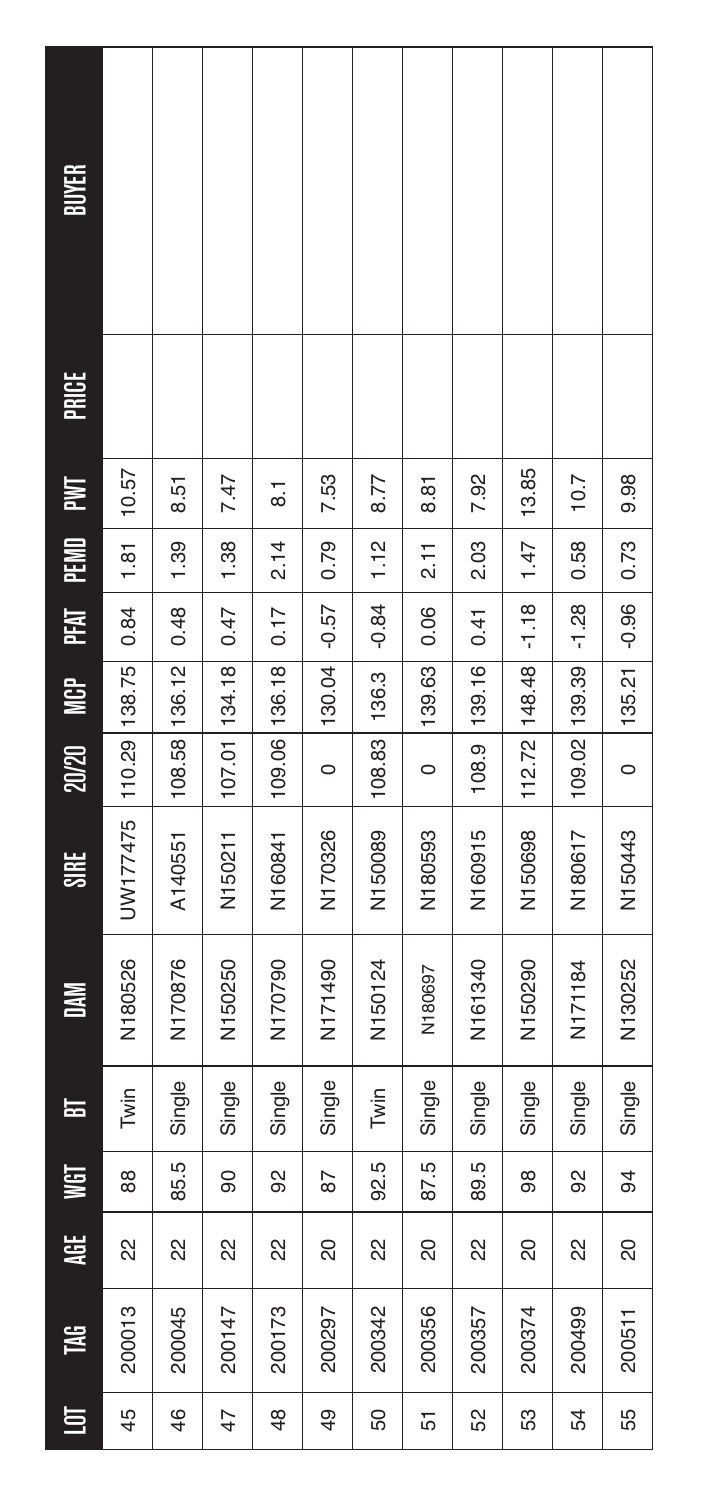| 巪  | 岂      | 븇             | <b>TEM</b> | ᇰ       | 줄                   | <b>SIRE</b> | 20/20         | <b>NGP</b>          | <b>PFAT</b> | PEMD          | Σ     | <b>PRICE</b> | <b>BUYER</b> |
|----|--------|---------------|------------|---------|---------------------|-------------|---------------|---------------------|-------------|---------------|-------|--------------|--------------|
| 56 | 200589 | $\frac{6}{1}$ | 109        | Twin    | N171420             | N180617     |               |                     |             |               |       |              |              |
| 57 | 200611 | $\frac{6}{1}$ | ္တ         | Twin    | N170997             | Stud Sire   |               |                     |             |               |       |              |              |
| 58 | 200633 | $\frac{6}{1}$ | Ю<br>ᇮ     | Twin    | N170920             | Stud Sire   |               |                     |             |               |       |              |              |
| 59 | 200634 | $\frac{6}{1}$ | Ю<br>95.   | Twin    | N171810             | N160841     |               |                     |             |               |       |              |              |
| 80 | 200696 | $\frac{6}{1}$ | ౚ          | Triplet | N171250             | N160841     |               |                     |             |               |       |              |              |
| 67 | 200040 | 22            | ಙ          | Single  | N160613             | N160915     |               | 107.99 137.23       | 0.28        | 1.84          | 7.74  |              |              |
| 62 | 200056 | 22            | Ю<br>77.   | Triplet | N180678             | UW177475    |               | 112.28   148.35     | 1.05        | 3.36          | 10.45 |              |              |
| 63 | 200092 | 22            | 8          | Single  | N140704             | N160112     |               | 107.52 137.52       | 0.88        | 2.26          | 6.25  |              |              |
| 64 | 200131 | 22            | Ю<br>88    | Single  | N <sub>150117</sub> | N171253     |               | 109.06 137.48       | $-0.22$     | 1.13          | 10.29 |              |              |
| 65 | 200159 | 22            | 59         | Single  | N180938             | N180653     | 109.26 134.01 |                     | $-0.32$     | 1.28          | 9.94  |              |              |
| 66 | 200246 | 22            | ŗ.<br>92   | Single  | N150353             | N150089     |               | 109.32 140.25 -0.26 |             | $\frac{1}{2}$ | 9.55  |              |              |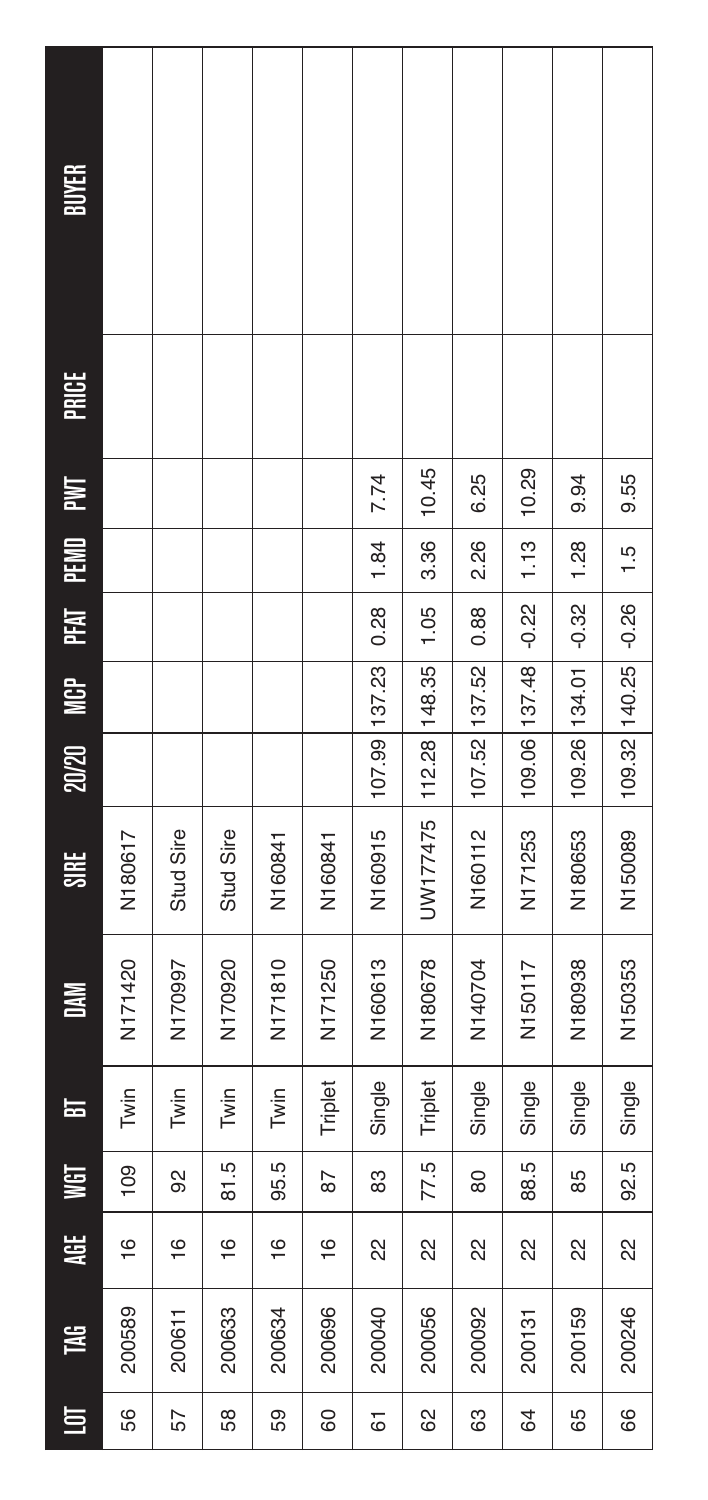| BUYER        |           |                 |               |                   |                |          |               |                |               |               |                 |
|--------------|-----------|-----------------|---------------|-------------------|----------------|----------|---------------|----------------|---------------|---------------|-----------------|
| <b>PRICE</b> |           |                 |               |                   |                |          |               |                |               |               |                 |
| EΜ           | 8.76      | 10.45           | 7.8           | 10.88             | 8.98           | 8.96     | 8.56          | 9.07           | $\frac{2}{3}$ | 6.64          | 9.84            |
| PEMID        | 1.52      | 1.86            | 2.05          | $\overline{0}$ .7 | 0.81           | 1.48     | 0.74          | 1.73           | 1.91          | 1.26          | 0.69            |
| <b>INL</b>   | 0.07      | $-0.13$         | 0.04          | $-0.38$           | $-0.6$         | $-0.02$  | $-0.44$       | $-0.07$        | 0.02          | 0.05          | $-0.35$         |
| <b>MCP</b>   | 136.81    |                 |               | 134.2             |                | 135.53   |               |                | 134.25        |               |                 |
| 20/20        | $\circ$   | 110.65   142.52 | 108.96 138.61 | 108.95            | 107.64 130.19  | 108.58   | 107.54 133.47 | 109.77 140.43  | 0             | 106.74 129.48 | 108.41   132.37 |
| <b>SIRE</b>  | Stud Sire | Stud Sire       | N150706       | GP110088          | N180617        | N180617  | N160841       | A140551        | N171253       | N160915       | N180617         |
| 冨            | N170642   | N160440         | N170828       | N191437           | N171374        | N180225  | N171374       | N171647        | N150922       | N161313       | N160538         |
| 声            | Single    | Single          | Single        | Twin              | Twin           | Twin     | Single        | Twin           | Twin          | Twin          | Twin            |
|              | အ         | 56              | 67            | ္တ                | 75             | rö<br>87 | 8             | 5<br>5         | rö.<br>85.    | 85            | io.<br>တ္တိ     |
| 豈            | 8         | 22              | 22            | යි                | $\frac{1}{2}$  | 으        | R             | 22             | 8             | 2             | 2               |
| <b>TAG</b>   | 200385    | 200468          | 200493        | 200513            | 200841         | 200865   | 200016        | 200037         | 200062        | 200064        | 200146          |
| 巨            | 67        | 68              | 69            | 20                | $\overline{5}$ | 72       | 73            | $\overline{7}$ | 75            | 76            | 77              |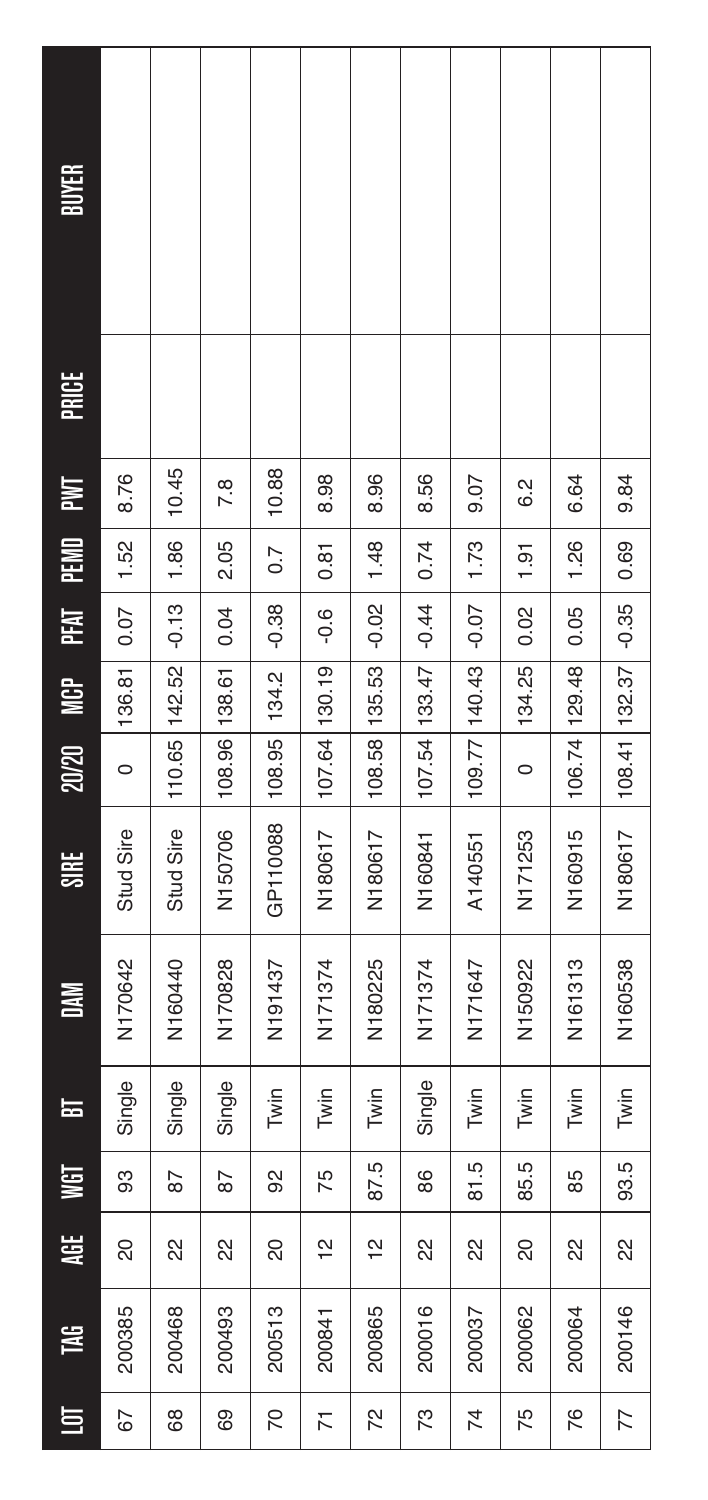| 与  | 岂      | 岀               | <b>TEM</b>      | ᇰ      | ă       | <b>SIRE</b> | 20/20  | <b>SP</b>         | <b>FRT</b>    | FEMO          | ŽΕ    | PRICE | <b>BUYER</b> |
|----|--------|-----------------|-----------------|--------|---------|-------------|--------|-------------------|---------------|---------------|-------|-------|--------------|
| 78 | 200148 | 22              | rù<br>80.       | Single | N140027 | N150580     |        | 107.4 124.67      | $-0.48$       | 0.6           | 8.82  |       |              |
| 79 | 200176 | 22              | 88              | Single | N161311 | Stud Sire   |        | 109.09 139.52     | 0.01          | 1.86          | 8.84  |       |              |
| 80 | 200181 | 22              | 5<br>86.        | Single | N120135 | N160032     |        | 107.24 137.24     | 0.73          | 2.05          | 6.31  |       |              |
| 5  | 200323 | 2               | 5<br><u>ର୍ଥ</u> | Single | N170649 | N170326     |        | 110.61 145.06     | $-0.19$       | $\frac{6}{1}$ | 10.91 |       |              |
| 82 | 200375 | 8               | ೭               | Single | N161466 | N160032     |        | $105.77$   131.02 | $-0.27$       | 0.51          | 7.11  |       |              |
| 83 | 200429 | 2               | 85              | Single | N130108 | N150580     |        | 107.98 132.21     | $-0.27$       | 1.28          | 7.61  |       |              |
| 84 | 200459 | 22              | ೭               | Single | N161377 | Stud Sire   |        | 109.28 140.74     | 0.37          | 2.14          | 8.74  |       |              |
| 85 | 200508 | S               | 5<br>75.        | Single | N170379 | N160032     |        | 108.63 142.72     | $\frac{2}{3}$ | 1.97          | 7.78  |       |              |
| 86 | 200532 | 8               | 85              | Twin   | N171064 | N160032     | 106.99 | 126.86            | 0.25          | 0.47          | 9.8   |       |              |
| 87 | 200542 | 8               | 5<br>79.        | Single | N170186 | N160032     | 105.7  | 130.2             | 0.43          |               | 5.13  |       |              |
| 88 | 200584 | $\overline{17}$ | 5<br>89.        | Twin   | N140740 | Stud Sire   |        |                   |               |               |       |       |              |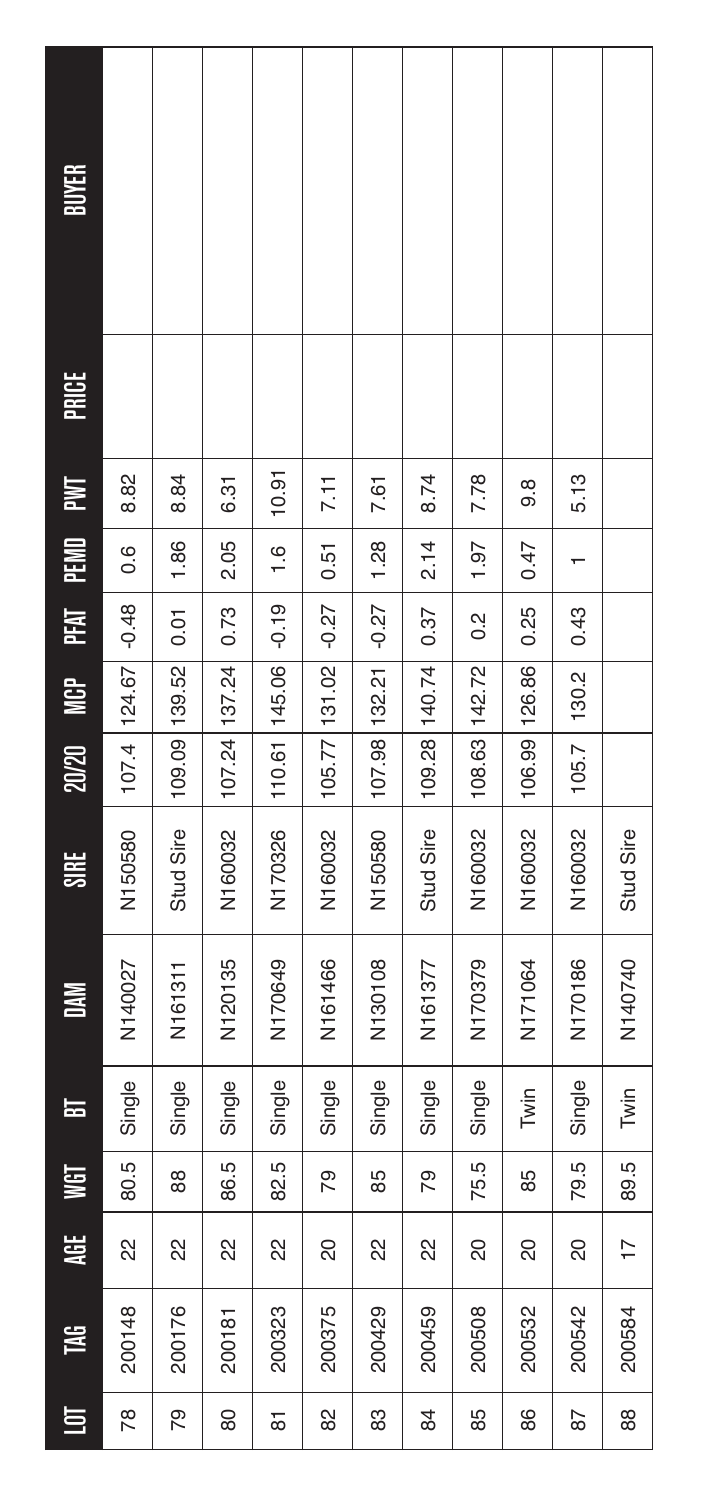| <b>BUYER</b><br><b>PRICE</b> |               |               |               |                 |            |                 |         |               |           |               |                     |
|------------------------------|---------------|---------------|---------------|-----------------|------------|-----------------|---------|---------------|-----------|---------------|---------------------|
| ŽΕ                           |               | 10.81         | 10.14         | 8.87            |            | 6.55            | 9.81    | $\frac{4}{9}$ | 7.54      |               | 11.32               |
| PEMO                         |               | 1.86          | 0.67          | 1.95            |            | 2.63            | 0.48    | 1.48          | 0.75      |               | 1.08                |
| PRT                          |               | $-0.48$       | $-0.34$       | 0.49            |            | 0.81            | $-0.4$  | 0.06          | 0.02      |               |                     |
| <b>PO</b>                    |               | 110.6 142.01  | 135.5         |                 |            |                 | 136.3   | 138.2         | 129.39    |               |                     |
| 20/20                        |               |               | 0             | 109.08 138.59   |            | 108.77   138.02 | 107.58  | 109.16        | $\circ$   |               | 109.81 141.51 -0.56 |
| <b>SIRE</b>                  | N180593       | N180617       | Stud Sire     | N180148         | Stud Sire  | Stud Sire       | N160032 | N160841       | Stud Sire | Stud Sire     | Stud Sire           |
| M                            | N170810       | N191416       | N170419       | N160563         | Stud Dam   | N180029         | N150278 | N170049       | Stud Dam  | Stud Dam      | N180193             |
| ᇰ                            | Single        | Single        | Twin          | Single          |            | Single          | Single  | Single        | Single    |               | Single              |
|                              | ŗ.<br>86.     | 84            | లై            | <u>ي</u><br>74. | rö.<br>74. | 80.5            | జ       | ŗ.<br>85.     | အ         | 8             | ŗ.<br>80.           |
| 罩                            | $\frac{6}{5}$ | $\frac{2}{1}$ | $\frac{1}{2}$ | $\frac{1}{2}$   | 20         | 22              | 얻       | 22            | 8         | $\frac{6}{5}$ | 2                   |
| <b>TAG</b>                   | 200683        | 200853        | 202085        | 202319          | 200047     | 200420          | 202082  | 200083        | 200101    | 200609        | 200287              |
| 巪                            | 89            | 90            | 5             | 92              | 8          | 94              | 95      | 96            | 97        | 88            | 99                  |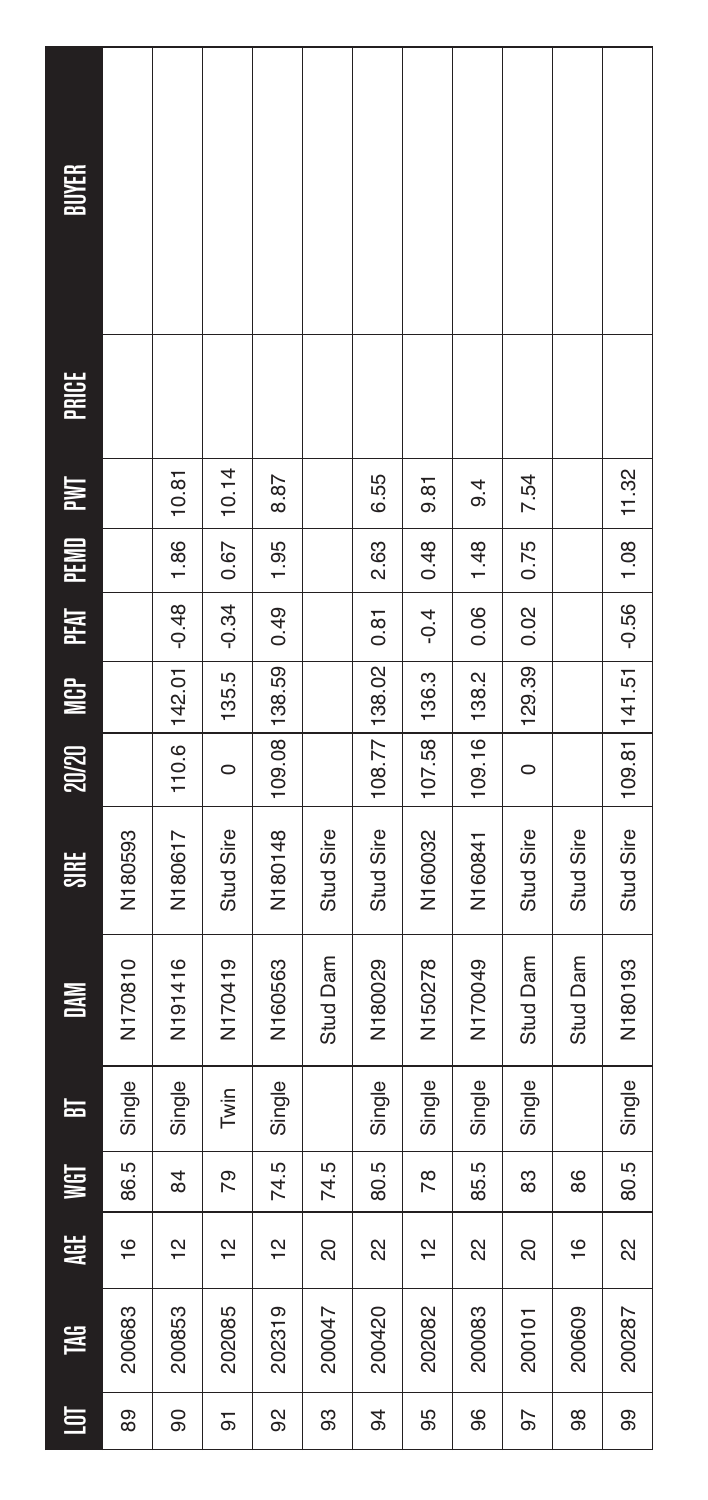| 岂      | 岜             | S         | 눕       | M                   | <b>SIRE</b> | 20/20           | <b>SP</b> |         | PFAT PEMD | <b>NE</b>      | <b>PRICE</b> | BUYER |
|--------|---------------|-----------|---------|---------------------|-------------|-----------------|-----------|---------|-----------|----------------|--------------|-------|
| 200290 | 22            | జ         | Single  | N120375             | N160032     | 108.38 142.61   |           | $-0.11$ | 1.81      | $\overline{8}$ |              |       |
| 200358 | 22            | 88        | Single  | N180046             | UW177475    | 111.27   145.82 |           | 1.12    | 3.32      | 9.18           |              |       |
| 200366 | 22            | ŗ.<br>86. | Single  | N170792             | N150706     | 108.48 136.54   |           | $-0.44$ | 1.47      | 5<br>8         |              |       |
| 200381 | S             | ŗ.<br>20. | Single  | N140611             | N160032     | 107.13 136.44   |           | 0.46    | 1.73      | 6.22           |              |       |
| 200473 | 22            | జ         | Single  | N170628             | N150706     | 107.11 132.69   |           | 0.06    | 1.75      | 7.06           |              |       |
| 200536 | 8             | rö<br>74. | Single  | N171352             | N160032     | 107.87 135.64   |           | 0.61    | 1.67      | 7.22           |              |       |
| 200575 | 17            | ခ         | Triplet | N170682             | Stud Sire   |                 |           |         |           |                |              |       |
| 200645 | $\frac{6}{1}$ | ŗ.<br>79. | Triplet | N <sub>171178</sub> | Stud Sire   |                 |           |         |           |                |              |       |
| 200705 | $\frac{6}{1}$ | ں<br>4    | Triplet | N170704             | N150112     |                 |           |         |           |                |              |       |
| 200739 | $\frac{1}{2}$ | లై        | Single  | N18088              | N180617     | 108.31          | 135.22    | 0.33    | 1.97      | 8.02           |              |       |
| 200742 | $\frac{1}{2}$ | io.<br>89 | Single  | Stud Dam            | Stud Sire   |                 |           |         |           |                |              |       |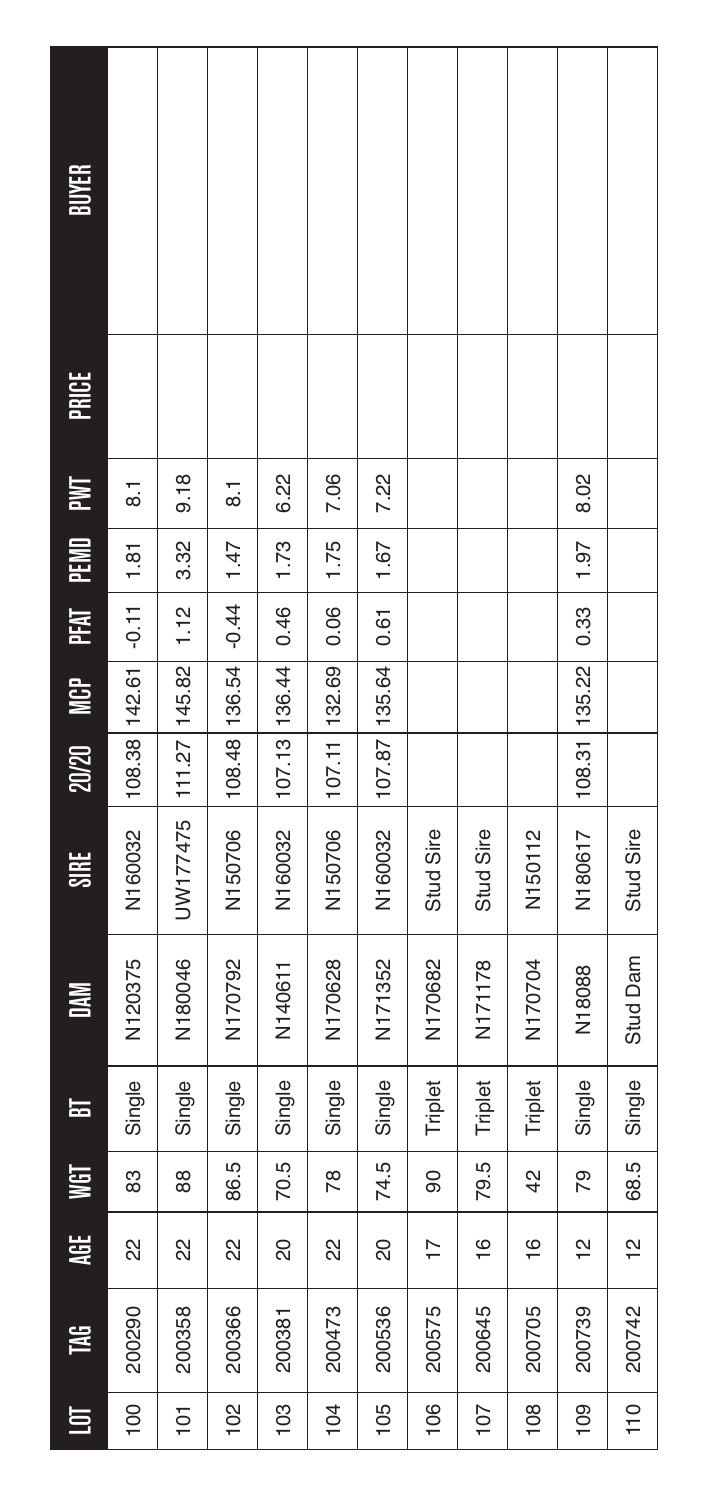| ē   | 岂      | 罩             |          | 눕      | 줄                   | <b>SIRE</b>                | 20/20         | <b>SOM</b>    | FFAT    | PEMID | $\Xi$ | <b>PRICE</b> | BUYER |
|-----|--------|---------------|----------|--------|---------------------|----------------------------|---------------|---------------|---------|-------|-------|--------------|-------|
| F   | 200858 | $\frac{1}{2}$ | င္တ      | Single | N190480             | UW177475   111.29   144.78 |               |               | 0.83    | 2.71  | 9.78  |              |       |
| 112 | 200941 | $\frac{2}{1}$ | 76       | Single | N140250             | N160915                    | 107.04 132.25 |               | 0.27    |       | 7.13  |              |       |
| 113 | 202022 | $\frac{1}{2}$ | 77.5     | Twin   | N161284             | N180148                    |               | 108.28 134.47 | $-0.34$ | 1.19  | 9.34  |              |       |
| 114 | 202100 | $\frac{1}{2}$ | 25       | Twin   | N161053             | N150706                    | 107.18 132.66 |               | $-0.17$ | 1.39  | 6.48  |              |       |
| 115 | 202180 | $\frac{1}{2}$ | 5<br>68. | Single | N130488             | N160112                    | 107.81        | 132.82        | $-0.14$ | 1.45  | 7.7   |              |       |
| 116 | 202267 | $\frac{1}{2}$ | 81.5     | Single | N140084             | Stud Sire                  | 110.2         | 137.37        | $-0.49$ | 1.09  | 11.24 |              |       |
| 117 | 202354 | $\frac{1}{2}$ | 66.5     | Single | N170205             | Stud Sire                  | 0             | 128.25        | 0.56    | 1.33  | 6.43  |              |       |
| 118 | 202428 | $\frac{2}{3}$ | 66.5     | Single | N170915             | UW177475                   | 108.41        | 133.76        | 0.52    | 1.85  | 8.29  |              |       |
| 119 | 200137 | 22            | 87.5     | Single | N150122             | N171253                    | 108.89        | 138.58        | 0.01    | 1.07  | 10.45 |              |       |
| 120 | 200283 | 8             | 5<br>٦9. | Single | N <sub>180137</sub> | Stud Sire                  | 0             | 133           | $-0.21$ | 1.05  | 8.82  |              |       |
| 121 | 200327 | 2             | 8        | Twin   | N170277             | N170326                    | 108.52        | 138.51        | 0.52    | 1.64  | 8.92  |              |       |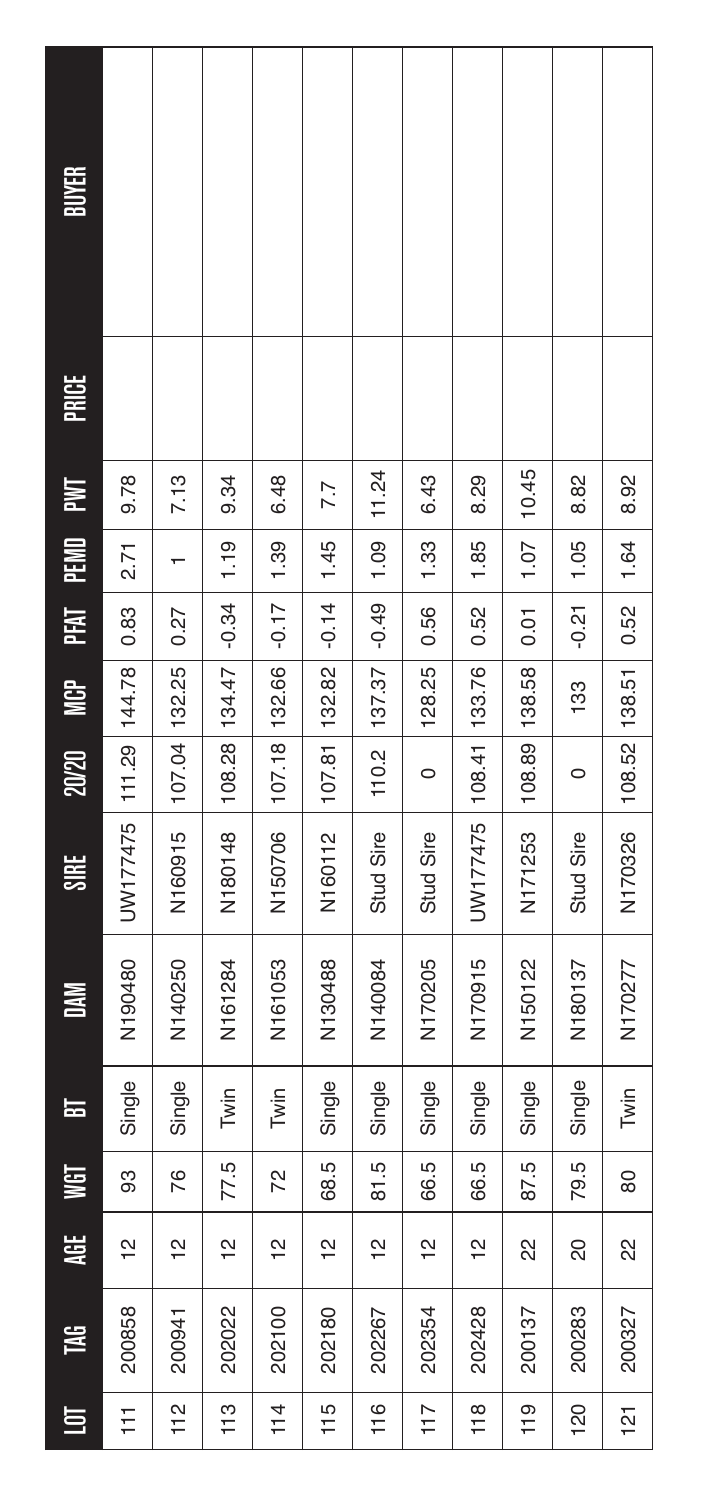| 与   | <b>TAG</b> | 崑             |                 | 声      | M                   | <b>SIRE</b> | 20/20   | <b>SP</b>     | 뎚<br>또  | <b>PEMO</b>         | Σ     | <b>PRICE</b> | <b>BUYER</b> |
|-----|------------|---------------|-----------------|--------|---------------------|-------------|---------|---------------|---------|---------------------|-------|--------------|--------------|
| 122 | 200331     | 80            | 85              |        | Stud Dam            | Stud Sire   | $\circ$ | 123.03        | $-0.37$ | 0.52                | 7.92  |              |              |
| 123 | 200413     | 22            | ŗ.<br>76.       | Single | N150459             | N160841     |         | 106.29 131.54 | $-0.16$ | 0.92                | 6.29  |              |              |
| 124 | 200514     | 20            | <u>သ</u>        | Single | N171245             | N160032     | 107.5   | 133.54        | $-0.51$ | 0.39                | 8.16  |              |              |
| 125 | 200612     | $\frac{6}{5}$ | ŗ.<br><u>ର୍</u> | Twin   | N130170             | Stud Sire   |         |               |         |                     |       |              |              |
| 126 | 200625     | $\frac{6}{5}$ | ŗ.<br><u>ର୍</u> | Single | N150310             | UW177475    |         |               |         |                     |       |              |              |
| 127 | 200643     | $\frac{6}{1}$ | ۴               | Twin   | N170954             | N160032     |         |               |         |                     |       |              |              |
| 128 | 200922     | $\frac{1}{2}$ | 5               | Single | N191417             | N181601     |         | 108.43 134.35 | $-0.11$ | 1.35                | 8.79  |              |              |
| 129 | 202171     | $\frac{1}{2}$ | 5               | Single | N140183             | N160915     | 108.54  | 137.26        | 0.83    | 2.07                | 7.89  |              |              |
| 130 | 202549     | $\frac{1}{2}$ | 71.5            | Twin   | N170963             | Stud Sire   |         | 110.24 140.59 | $-0.28$ | 1.55                | 9.74  |              |              |
| 131 | 200141     | 22            | జ               | Single | N <sub>181978</sub> | N180653     |         | 110.06 141.43 | 0.29    | $\overline{\Omega}$ | 10.04 |              |              |
| 132 | 200144     | 22            | 84              | Twin   | N162000             | Stud Sire   | 0       | 132.29        | $-0.03$ | $\circ$             | 6.58  |              |              |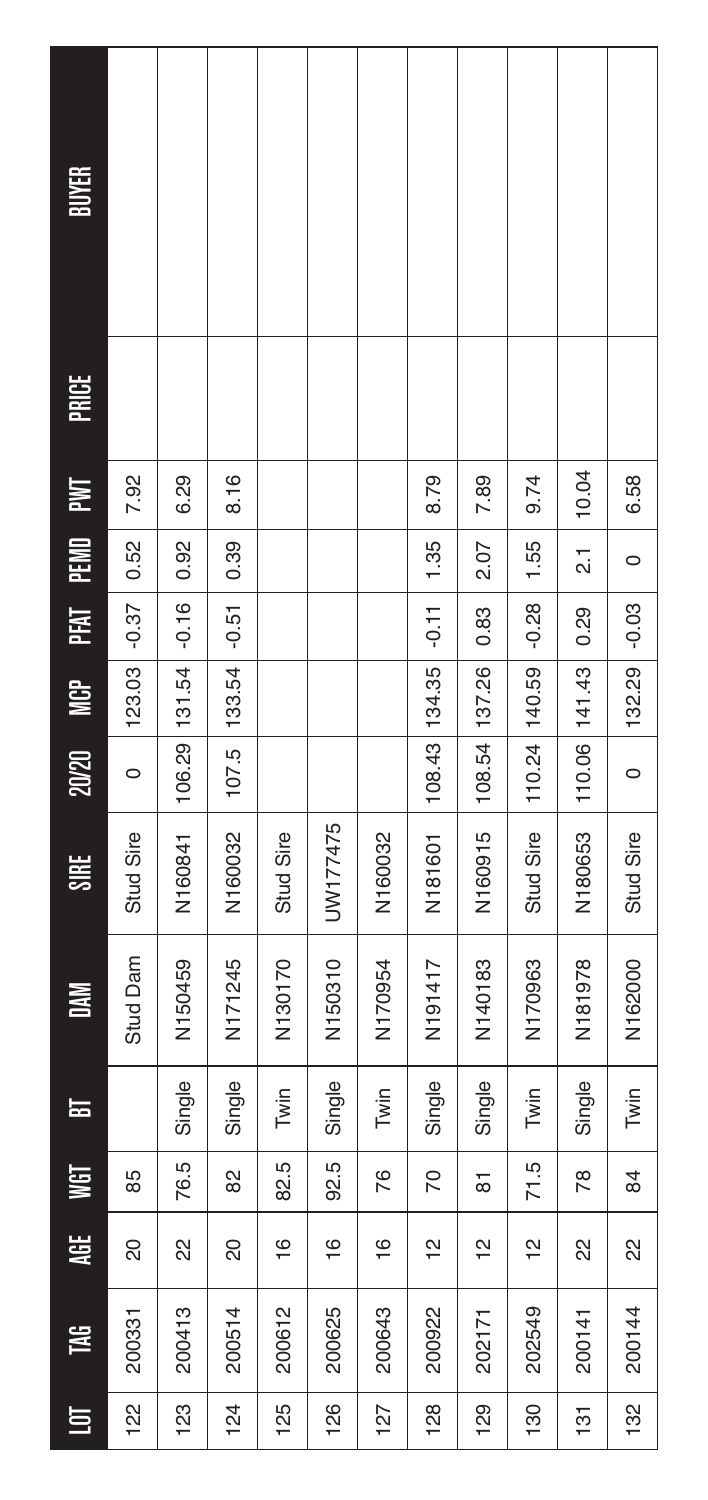| ē   | 岂      | 岀             | <b>TEM</b>          | E      | Š       | SIRE      | 20/20   | <b>SP</b> | EKI     | <b>PEMO</b> | ŽΕ    | PRICE | BUYER |
|-----|--------|---------------|---------------------|--------|---------|-----------|---------|-----------|---------|-------------|-------|-------|-------|
| 133 | 200163 | 22            | LO<br>89.           | Single | N140329 | A140551   | 107.79  | 134.05    | $-0.71$ |             | 7.8   |       |       |
| 134 | 200214 | 22            | 5<br>$\overline{8}$ | Single | N150331 | N171253   | 109.19  | 140.84    | 0.95    | 2.38        | 8.66  |       |       |
| 135 | 200354 | 8             | 56                  | Twin   | N160559 | A140551   | 0       | 130.41    | $-0.02$ | 1.38        | 7.05  |       |       |
| 136 | 200968 | $\frac{1}{2}$ | 5<br>73.            | Single | N170828 | N150410   | 109.11  | 140.21    | $-0.29$ | 1.82        | 8.62  |       |       |
| 137 | 202454 | 8             | 77.5                | Single | N181066 | N180617   | 0       | 134.75    | 0.57    | 2.43        | 4.87  |       |       |
| 138 | 200074 | 22            | 5<br>73.            | Single | N171797 | Stud Sire | 108.45  | 135.75    | $-0.04$ | 1.34        | 7.64  |       |       |
| 139 | 200114 | 22            | 84                  | Single | N160778 | Stud Sire | 109.67  | 137.49    | $-0.12$ | 1.53        | 9.58  |       |       |
| 140 | 200132 | 22            | 67.5                | Twin   | N163044 | N150211   | 0       | 132.77    | $\circ$ | $\circ$     | 5.48  |       |       |
| 141 | 200219 | 22            | ర్                  | Twin   | N130488 | N160841   | 107.93  | 132.74    | 0.06    | 1.79        | 6.47  |       |       |
| 142 | 200775 | $\frac{1}{2}$ | 78                  | Twin   | N191469 | N180617   | 11.24   | 144.19    | $-0.2$  | 2.19        | 10.86 |       |       |
| 143 | 200868 | $\frac{1}{2}$ | 5<br>64.            | Single | N191093 | N181241   | $\circ$ | 128.46    | 0.39    | 1.46        | 6.03  |       |       |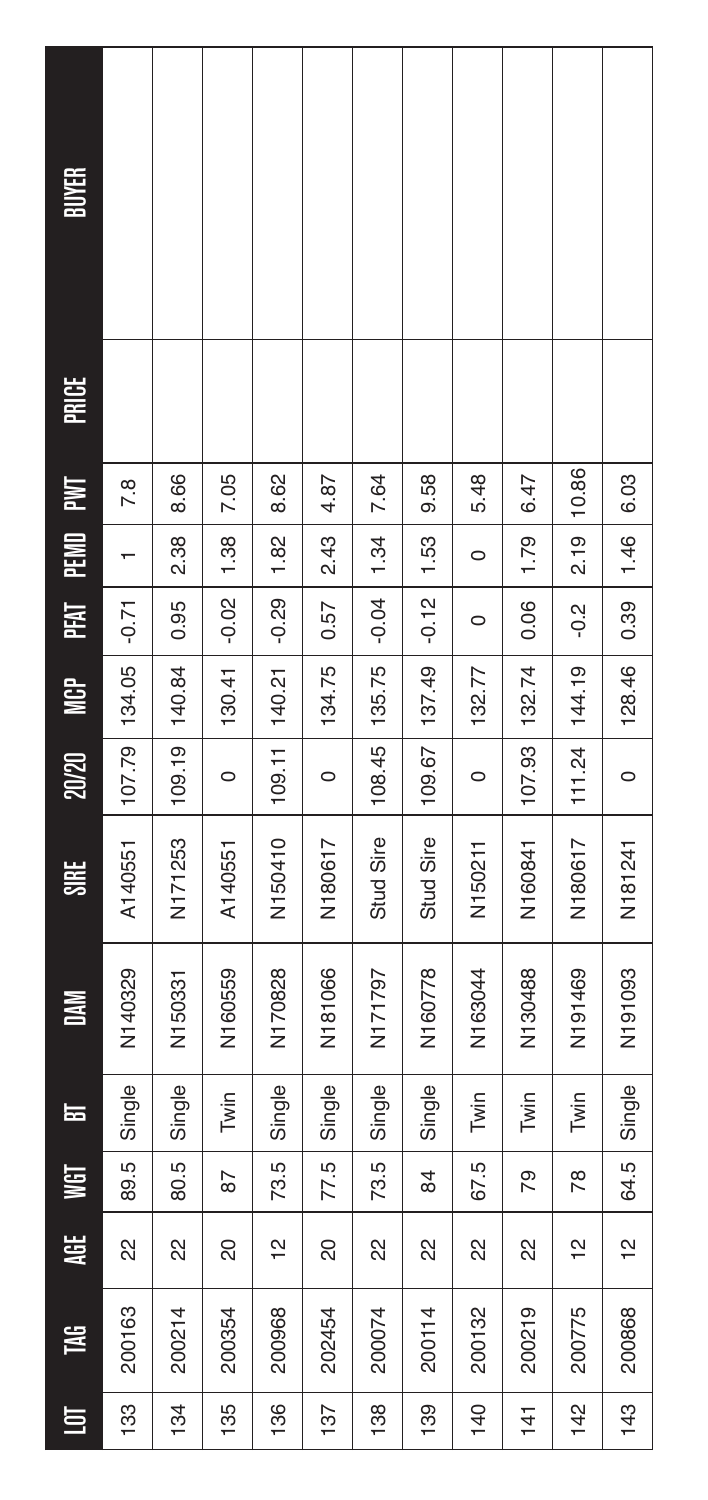| 巪   | 旨      | AGE           | <b>TEM</b>      | $\blacksquare$ | 줄        | <b>SIRE</b> | 20/20         | <b>SP</b>     | PFAT    | PEMO          | N<br>E | PRICE | <b>BUYER</b> |
|-----|--------|---------------|-----------------|----------------|----------|-------------|---------------|---------------|---------|---------------|--------|-------|--------------|
| 144 | 202028 | $\frac{1}{2}$ | 72.5            | Single         | N170154  | N180148     | 108.87        | 138.61        | 0.38    | 1.53          | 9.13   |       |              |
| 145 | 202095 | $\frac{1}{2}$ | 71.5            | Twin           | N171680  | N150410     | 108.96        | 138.93        | $-0.49$ | $\frac{8}{1}$ | 8.52   |       |              |
| 146 | 202221 | $\frac{1}{2}$ | 75.5            | Single         | N191906  | N150580     | 108.37        | 137.1         | $-0.14$ | 1.23          | 9.11   |       |              |
| 147 | 200048 | 22            | 136             | Single         | N160557  | N160915     | 109.39        | 137.36        | $-0.81$ | 0.5           | 11.74  |       |              |
| 148 | 200130 | 22            | rù<br>93.       | Single         | N161296  | Stud Sire   | 108.69        | 135.61        | $-0.37$ | 1.08          | 9.37   |       |              |
| 149 | 200187 | 22            | ŗ.<br>90.       | Twin           | N150470  | N171253     | 107.79        | 135.48        | 0.29    | 1.91          | 7.64   |       |              |
| 150 | 200237 | 22            | īΟ.<br><u>ର</u> | Single         | N171832  | Stud Sire   | 107.51        | 133.96        | 0.26    | 1.82          | 6.51   |       |              |
| 151 | 200243 | 22            | 5               | Single         | N171353  | N160841     | 107.51 134.09 |               | $-0.59$ | 1.02          | 7.38   |       |              |
| 152 | 200250 | 22            | 75              | Single         | N163002  | N150211     | $\circ$       | 129.41        | 0.34    | 1.4           | 5.81   |       |              |
| 153 | 200258 | 22            | rù<br>84.       | Single         | N161040  | N160915     | 109.83        | 143.36        | 0.49    | 2.65          | 7.72   |       |              |
| 154 | 200273 | 22            | 5               | Single         | N150149  | N160841     | 108.79        | 136.77        | $-0.03$ | 1.98          | 7.69   |       |              |
| 155 | 200280 | 2             | rus<br>87       | Single         | N-170302 | N 150706    |               | 109.86 138.01 | 0.05    | 2.24          | 8.87   |       |              |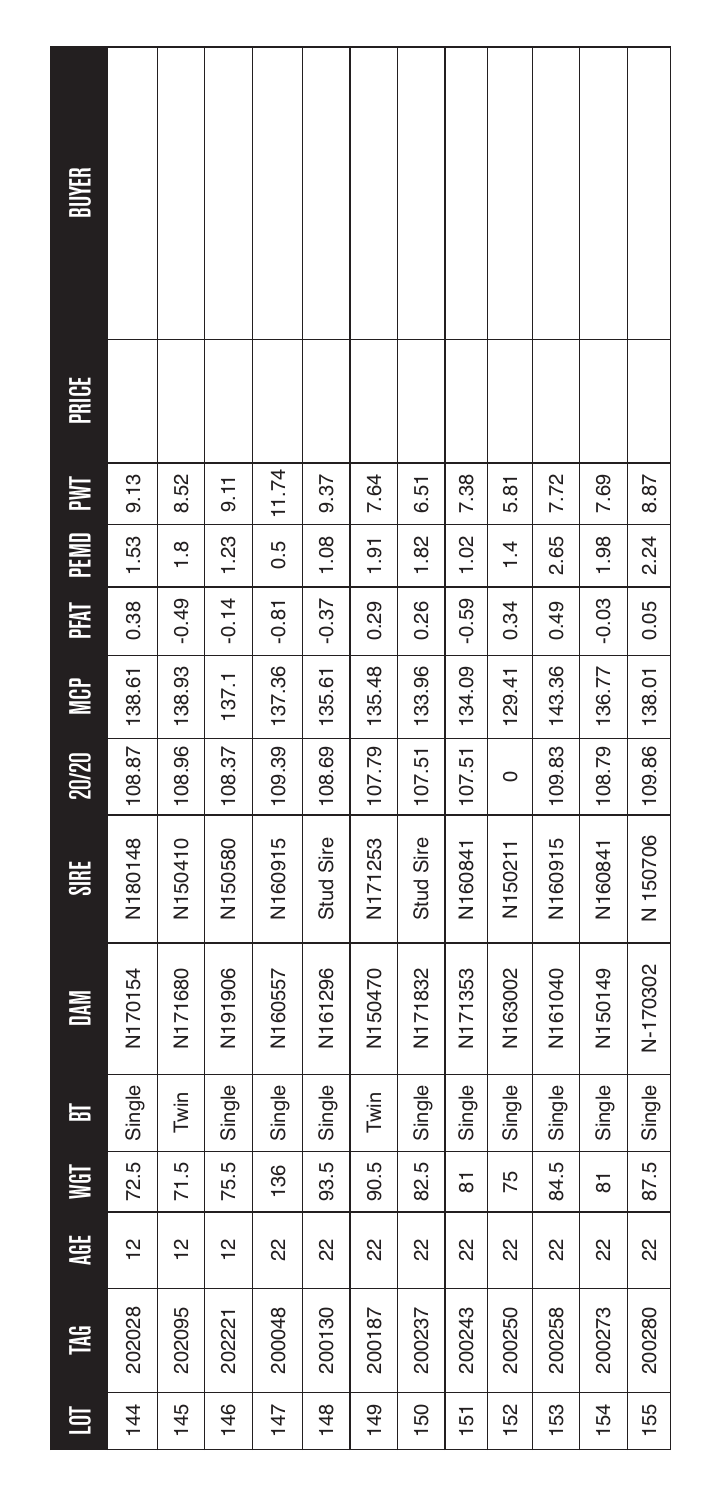# BUYER'S DELIVERY SLIP

#### Name of Purchaser:

#### **Buyer Number:**

#### **LOTS PURCHASED:**

| Price<br>Lot |       |
|--------------|-------|
| Lot          | Price |
| Lot          | Price |
| Lot          | Price |
| Lot<br>Price |       |
| Lot          | Price |
| Lot          | Price |
| Lot          | Price |

#### Carrier:

Directions: 

| Signature of Buyer: |  |
|---------------------|--|
|                     |  |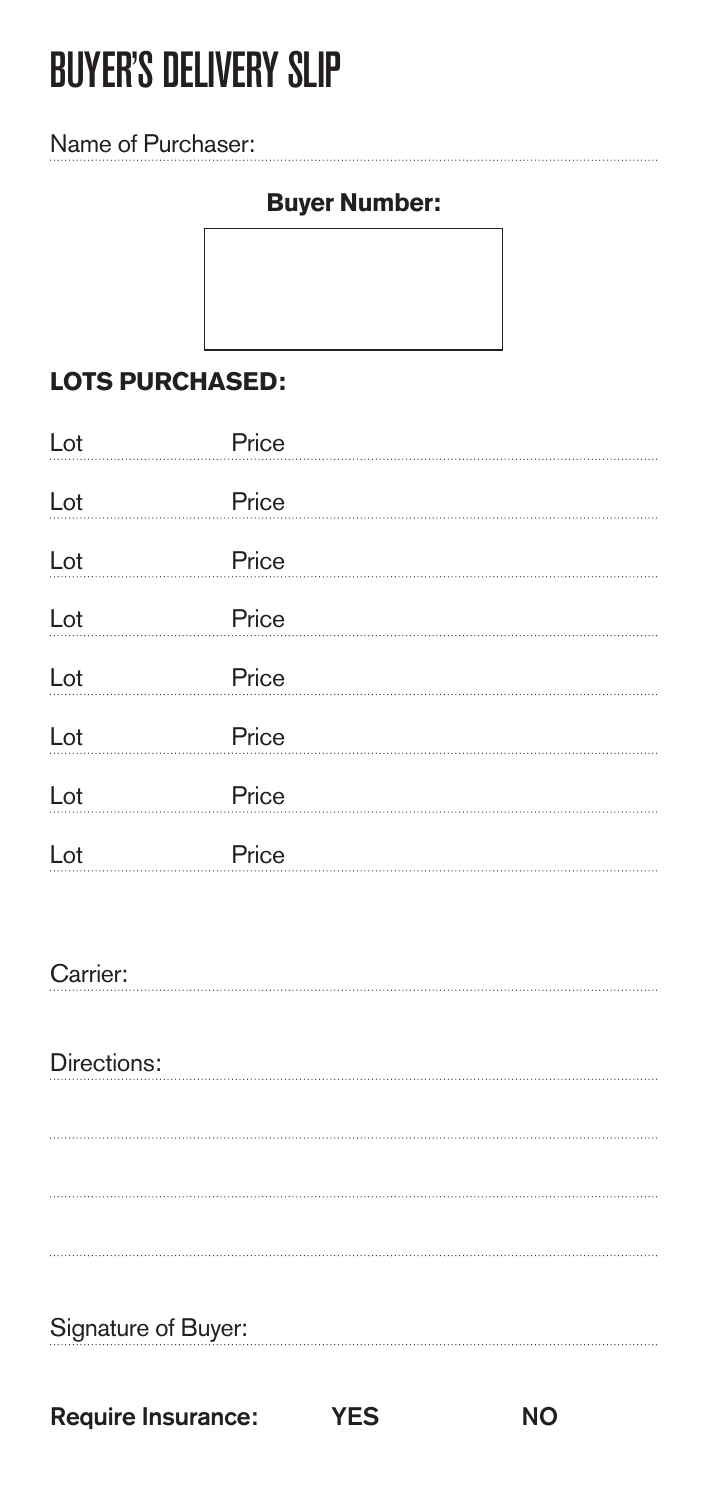

# FOR A MORE SUCCESSFUL **LIVESTOCK BUSINESS**

performance and management while also offering to support your program At Elders we believe that Stud Stock paves the journey for commercial livestock business. We can provide tailored advice on Livestock with qualified livestock experts and auctioneers.

From innovative conception and weaning solutions to national and global

|                                       | marketing options, Elders can help you achieve so much more. |              |
|---------------------------------------|--------------------------------------------------------------|--------------|
| om Dennis                             | <b>Branch Manager</b>                                        | 0427 975 207 |
| osh Reeves                            | Livestock Manager                                            | 0429 170 339 |
| lan Thomson                           | <b>Territory Sales Manager</b>                               | 0427849779   |
| om Penna                              | Stud Stock Marketing Manager, SA                             | 0428854708   |
| ony Wetherall                         | Stud Stock Manager, SA                                       | 0427 390 001 |
| oss Milne                             | Stud Stock Manager, VIC                                      | 0408 057 558 |
| 2-14 Moyhall Road, Naracoorte SA 5271 | or more information, please contact Elders Naracoorte        | Shlon        |